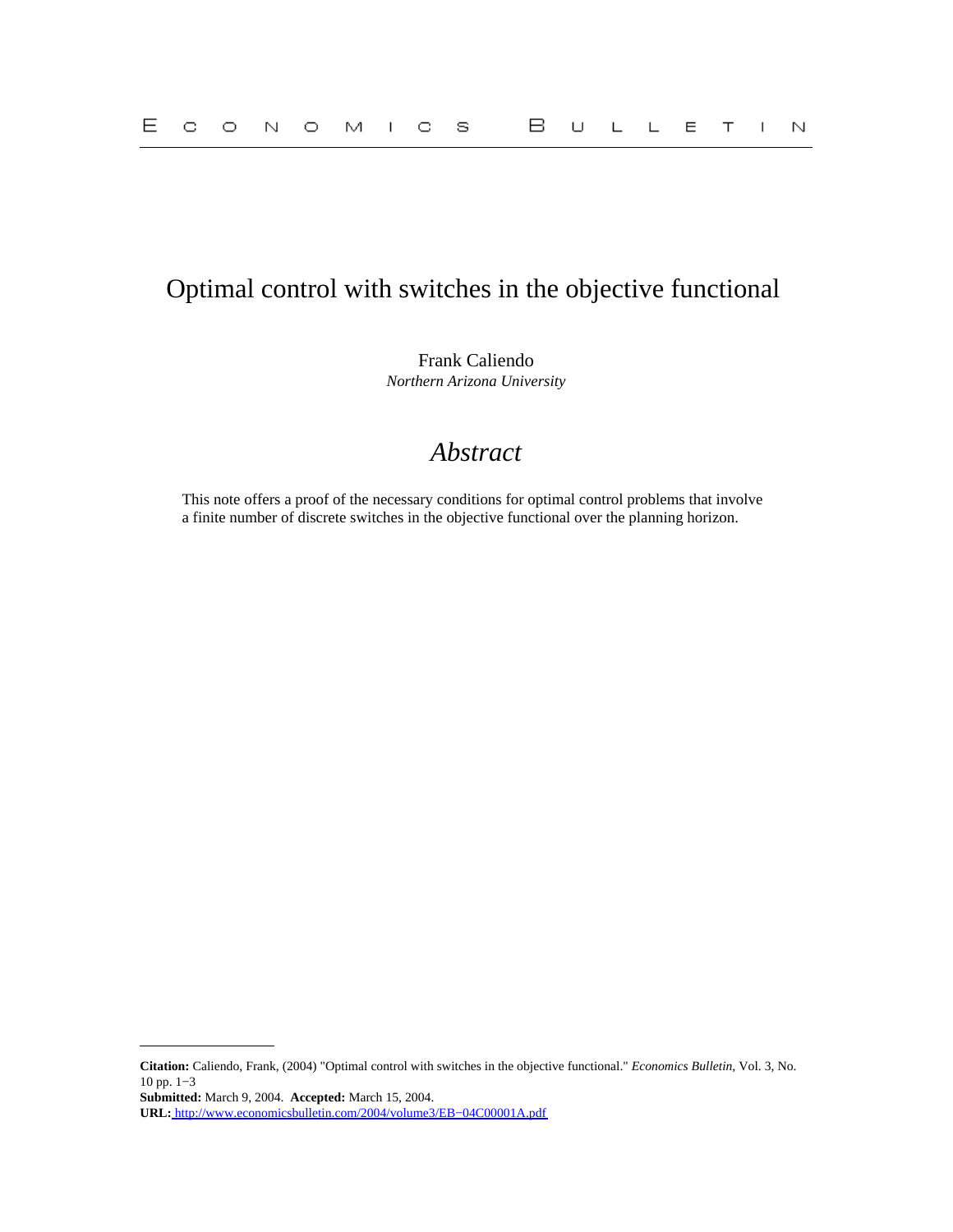#### **1 Introduction**

 Some optimal control problems in economics involve a finite number of discrete switches in the objective functional over the course of the planning horizon. This note offers a proof of the necessary conditions for optimal control problems of this type.<sup>1</sup>

A similar problem is that of switches in the *state* equation, with no switches in the objective functional. This problem has received considerable attention (see, e.g., Kamien and Schwartz 1991, pp. 246- 247), and the necessary conditions are well known. Yet, there appears to be no proof in the literature of the necessary conditions for the opposite type of control problem that involves switches in the objective functional with no switches in the state equation. This paper fills this need.

### **2 Proof of necessary conditions<sup>2</sup>**

The goal is to derive necessary conditions to a control problem with a planning interval comprised of *n* distinct stages, with each stage corresponding to a unique objective functional.

(1) 
$$
\max : J = \sum_{i=1}^{n} \int_{a(i)}^{b(i)} f^{i}[t, x(t), u(t)]dt + \phi[x(b(n))]
$$

 $\overline{u}$   $\overline{u}$ 

subject to

1

(2)  
\n
$$
\frac{dx(t)}{dt} = g[t, x(t), u(t)]
$$
\n
$$
x(a(1)) = x_0, \text{ given}
$$
\n
$$
a(i), b(i) \in \mathbb{R}^+, \text{ given}
$$
\n
$$
a(i+1) = b(i)
$$

The last equation of (2) is an assumption that ensures continuity of the various *n* stages on the control interval  $[a(1), b(n)]$ , i.e., stages share common endpoints.

Let  $u^*(t)$ ,  $x^*(t)$  represent the optimal control and state variables, respectively. To obtain the necessary conditions obeyed by optimal

 $<sup>1</sup>$  One example is the lifecycle control problem of maximizing household consumption</sup> while accounting for discrete switches in family size as children leave home. Such a problem typically is handled by assuming that family size is a continuously differentiable variable (see, e.g., Bütler 2001), which then allows for the application of the standard maximum principle. But, in certain instances the researcher may want the model to bear to the added realism of discrete switches in the household's objective functional. Of course, this type of control problem appears in many places and is not limited to household optimization.

 $2$ <sup>2</sup> This proof follows the general procedure for deriving necessary conditions in Kamien and Schwartz (1991, pp. 246-247); although, the particular type of control problem analyzed here is quite different from any examined therein.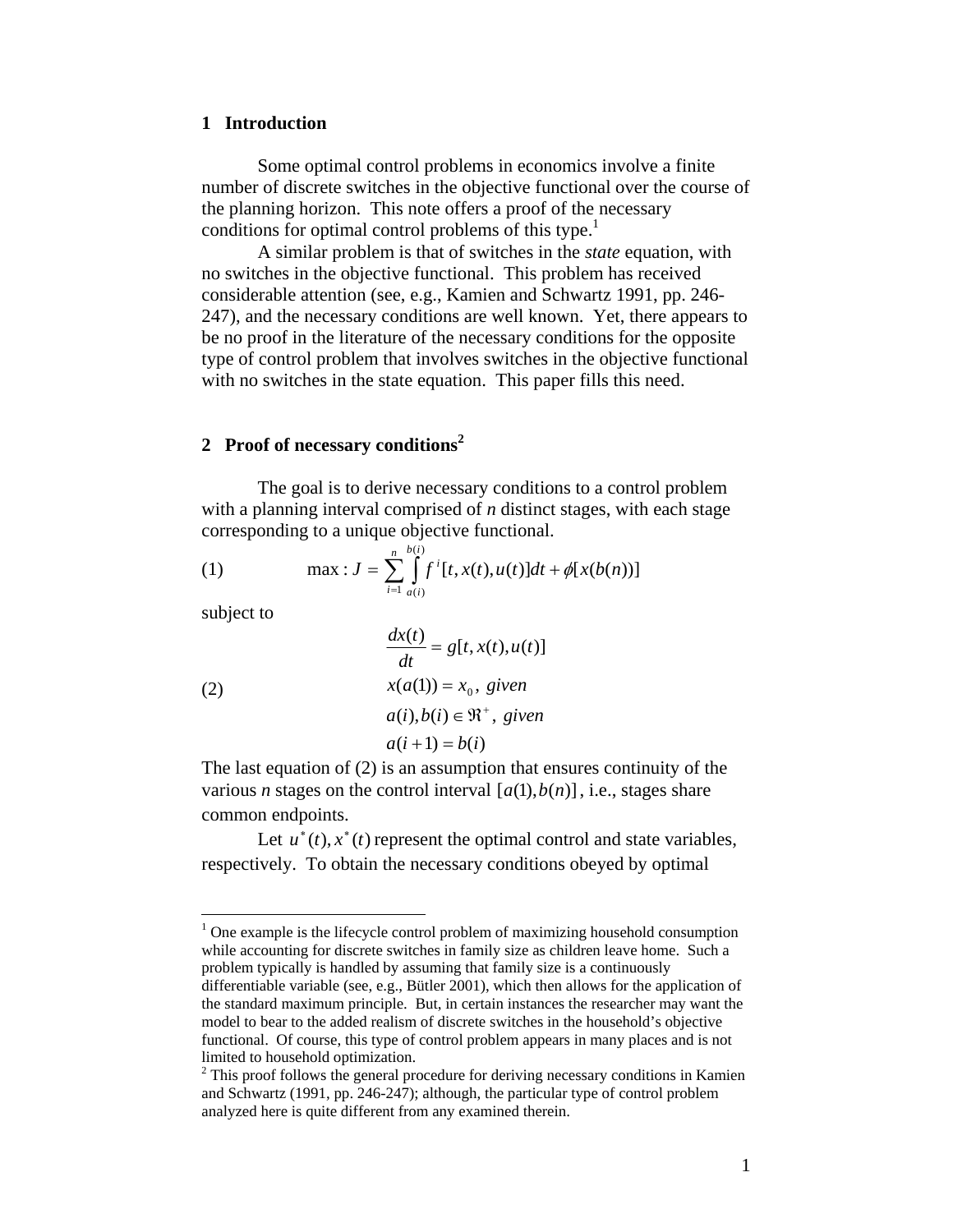solutions, use the law of motion in (2) to append the objective functionals with *n* continuously differentiable multipliers  $\lambda^{i}(t)$ 

(3) 
$$
J = \sum_{i=1}^{n} \int_{a(i)}^{b(i)} \left\{ f^{i}[t, x(t), u(t)] + \lambda^{i}(t)g[t, x(t), u(t)] - \lambda^{i}(t) \frac{dx(t)}{dt} \right\} dt + \phi[x(b(n))]
$$

Using integration by parts, note that

$$
\int_{a(i)}^{b(i)} \lambda^{i}(t) \frac{dx(t)}{dt} dt = \lambda^{i}(b(i))x(b(i)) - \lambda^{i}(a(i))x(a(i)) - \int_{a(i)}^{b(i)} \frac{d\lambda^{i}(t)}{dt}x(t)dt
$$

Thus, (3) can be written

$$
(4) \quad J = \sum_{i=1}^{n} \left\{ \int_{a(i)}^{b(i)} \left\{ f^{i} + \lambda^{i} g + \frac{d\lambda^{i}}{dt} x \right\} dt - \lambda^{i} (b(i)) x(b(i)) + \lambda^{i} (a(i)) x(a(i)) \right\}
$$

$$
+\phi[x(b(n))]
$$

The first variation of *J* is

(5)  
\n
$$
J - J^* = \delta J = \sum_{i=1}^n \int_{a(i)}^{b(i)} \left[ \left\{ f_x^i + \lambda^i g_x + \frac{d\lambda^i}{dt} \right\} \delta x(t) + \left\{ f_u^i + \lambda^i g_u \right\} \delta u(t) \right] dt - \sum_{i=1}^n \left[ \lambda^i (b(i)) \delta x(b(i)) - \lambda^i (a(i)) \delta x(a(i)) \right] + \phi_x [x(b(n))] \delta x(b(n))
$$

where  $\delta u(t)$  is the modification to the optimal program and  $\delta x(t)$  is the corresponding modification to the optimal state path. The partial derivatives of *f* and *g* in (5) are evaluated at  $u^*(t)$ ,  $x^*(t)$ .

Note that 
$$
\sum {\lambda^{i} (b(i)) \delta x(b(i)) - \lambda^{i} (a(i)) \delta x(a(i))}
$$
 can be written  

$$
\left\{\sum_{i=1}^{n-1} \lambda^{i} (b(i)) \delta x(b(i))\right\} + \lambda^{n} (b(n)) \delta x(b(n))
$$

$$
-\left\{\sum_{i=1}^{n-1} \lambda^{i+1} (a(i+1)) \delta x(a(i+1))\right\} - \lambda^{1} (a(1)) \delta x(a(1))
$$

Now, the continuity assumption (i.e., the last equation of (2)) allows us to rewrite this expression as

$$
\left\{\sum_{i=1}^{n-1}\lambda^{i}(b(i))\delta x(b(i))\right\} + \lambda^{n}(b(n))\delta x(b(n)) - \left\{\sum_{i=1}^{n-1}\lambda^{i+1}(b(i))\delta x(b(i))\right\} - \lambda^{1}(a(1))\delta x(a(1))
$$

We can ignore the last term (by definition the modified state path satisfies  $x(a(1)) = x_0$ , thus  $\delta x(a(1)) = 0$ ) and we can substitute the above expression into (5)